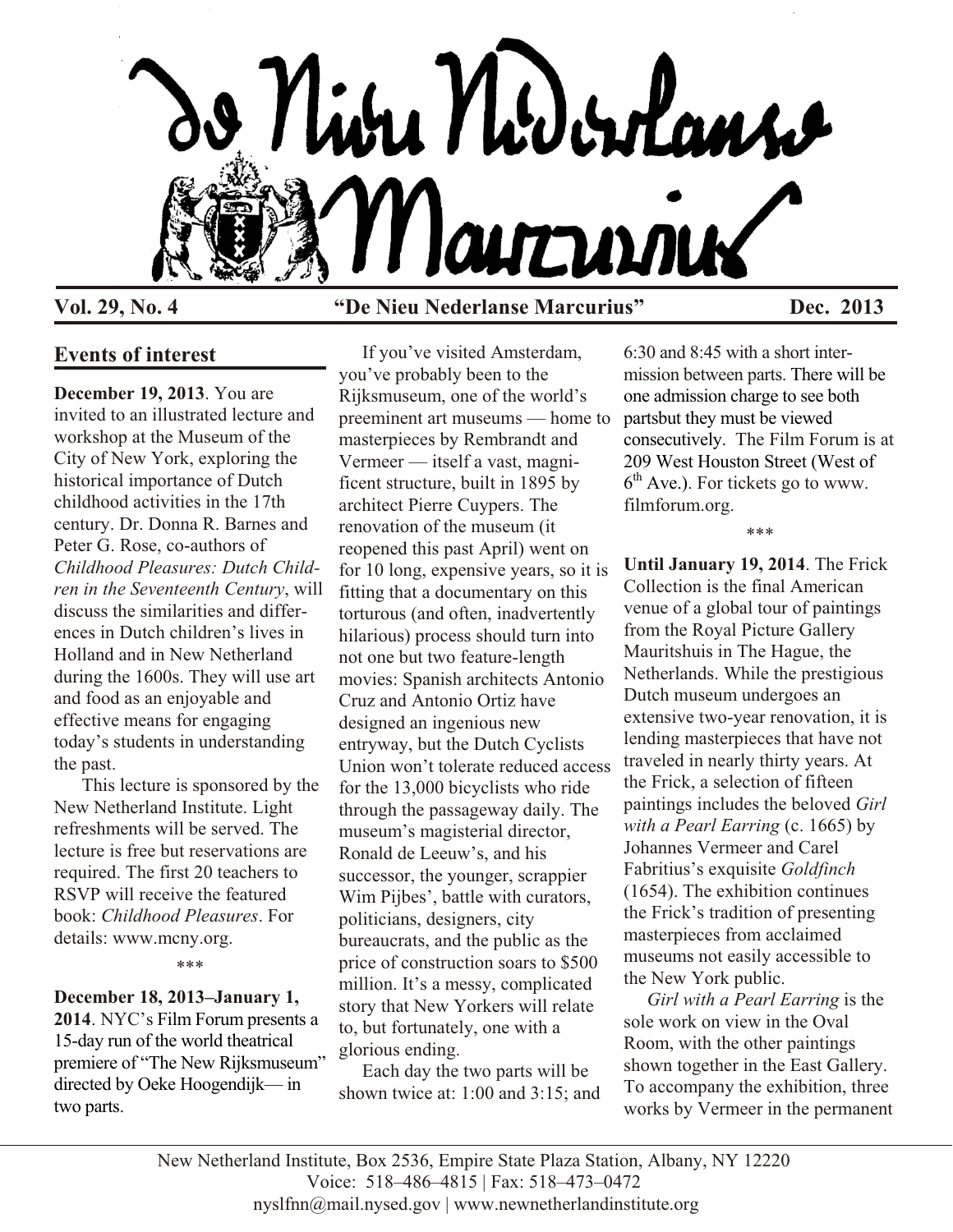## **De Nieu Nederlanse Marcurius 2**

collection, *Officer and Laughing Girl* (c. 1657), *Girl Interrupted at Her Music* (c.1658–59), and *Mistress and Maid* (c.1666–67), are grouped together in the West Gallery, where they can be viewed along with complementary Frick Collection paintings by the represented artists.

 Timed tickets are required to view this exhibition. For more information: www.frick.org.

\*\*\*

**June 5–7, 2014**. International Interdisciplinary Conference of the Historians of Netherlandic Art and the American Association for Netherlandic Studies to be held in Boston. Register by December 15 for a discounted fee. For more details: www.netherlandicstudies. org.

### **News**

The Consulate of the Kingdom of the Netherlands in New York has launched a website, featuring the wide range of Dutch cultural activities in the United States. Go to: www.dutchcultureusa.com.

### **Publications**

*The Dutch Golden Age: Gateway to our Modern World* by Hans Goedkoop and Kees Zandvliet. *The Netherlands in the Golden Age* was almost unrecognizable compared with today, and yet, in some ways, it was not. Refugees sought a safe haven there, migrants did the heavy work and youngsters created a youth culture. Consumers wanted the latest fashions, investors bought shares and large shareholders made risky speculations.

 The story of the seventeenth century is and remains a miracle. A hodgepodge of provinces revolted against the Spanish king and then, in a series of ups and downs, built a new state that developed into an experiment unlike anything the world had ever seen before. A society emerged that was ruled by its citizens, a society of unprecedented freedoms and myriad religions, ships that sailed the world over and trading posts from Indonesia to Brazil. Scientists unravelled the mysteries of nature and painters presented a new vision of reality.

 So how should we regard such a miracle? This book sees the Dutch seventeenth century, the Golden Age, as a gateway to today's times, a period in which the Netherlands, and Holland and Amsterdam in particular, became a laboratory that the world used for experimental research on global- ization, migration, tolerance, consumerism, investment and media hypes, and many other modern trends.

 Order at: www.walburgpers.nl. €29.95 | isbn 978.90.5730.890.1

**\*\*\***

*New Netherland Connections: Intimate Networks and Atlantic Ties in Seventeenth-Century America* by Susanah Shaw Romney. Susanah Shaw Romney locates the foundations of the early modern Dutch empire in interpersonal transactions among women and men. As West India Company ships began sailing westward in the early seventeenth century, soldiers,

sailors, and settlers drew on kin and social relationships to function within an Atlantic economy and the nascent colony of New Netherland. In the greater Hudson Valley, Dutch newcomers, Native American residents, and enslaved Africans wove a series of intimate networks that reached from the West India Company slave house on Manhattan, to the Haudenosaunee longhouses along the Mohawk River, to the inns and alleys of maritime Amsterdam.

 Using vivid stories culled from Dutch-language archives, Romney brings to the fore the essential role of women in forming and securing these relationships, and she reveals how a dense web of these intimate networks created imperial structures from the ground up. These structures were equally dependent on male and female labor and rested on small- and large-scale economic exchanges between people from all backgrounds. This work pioneers a new understanding of the development of early modern empire as arising out of personal ties.

 Available in April 2014 from UNC Press. \$45 | isbn 978.1.4696. 1425.0

#### **\*\*\***

*A Beautiful and Fruitful Place: Selected Rensselaerswijck Seminar Papers*, volume 3, edited by Margriet Lacy, offers a selection of papers by leading modern scholars presented at the annual Rensselaerswijck Seminars from 1998 to 2007. Like the papers published in the first two volumes of this series, they cover a broad range of topics relating to the distinctive history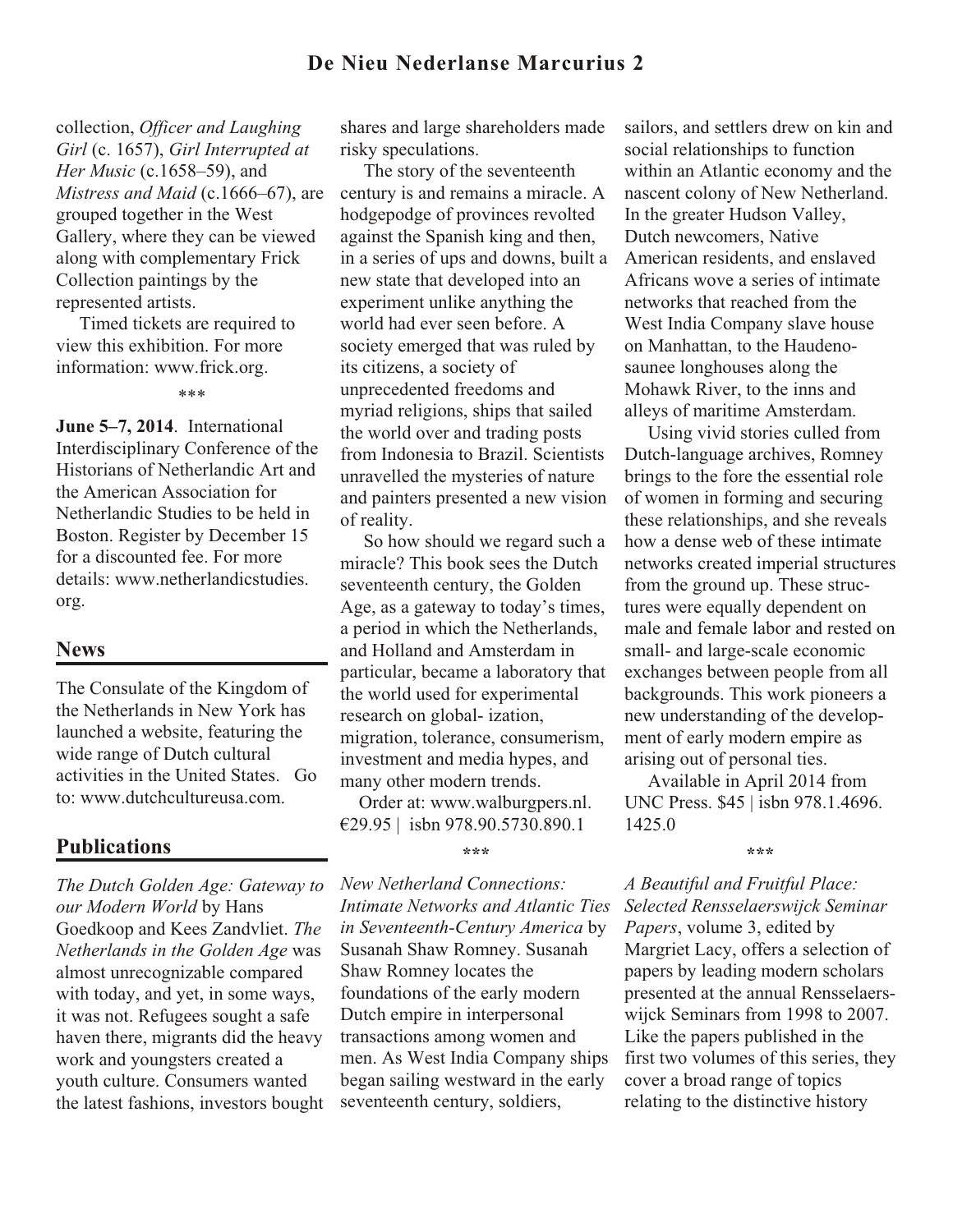and legacy of the seventeenth-century Dutch colony of New Netherland. Collected together, these papers provide an indispensable source for those interested in the European development of American culture and society.

 Order online at our website or send check or money order to the New Netherland Institute for \$39.95 plus \$4.99 for S&H.

*The First Italian: Pietro Caesare Alberti and the Dutch in 17th-Century Manhattan* by John Keahey tells the story of the first known Italian, actually a Venetian from a noble family, to set foot, in 1635, on the tip of Manhattan Island, then known as New Amsterdam. The book ties together, in narrative form, legal documents translated from the early Dutch by the New Netherland Project, and from documents in the Brooklyn Public Library and The Holland Society of New York.

 The story describes how the Alberti family rose to prominence within Venetian society. It begins with a tale about Pietro's ancestor who, 431 years earlier, emerged as a Venetian hero during the Fourth Crusade's assault on Constantinople. Our Pietro, the oldest surviving child, left Venice under mysterious circumstances, went to Amsterdam and eventually shipped out, as a crew member aboard a Dutch ship, to the New World. He jumped ship in New Amsterdam, settled there, married a Dutch woman, and raised a family on a tobacco farm across the East River

in today's Brooklyn. Locations of his homes — one on the southern tip of New Amsterdam and the one in Brooklyn — have been identified. The story concludes with the untimely deaths, in 1655, of Pietro and his wife, Judith Jans Magne, during the "Peach War" They were, however, survived by six small children.

 *The First Italian* can be ordered directly from our website store for \$12 plus S&H.

\*\*\*

*Munsee Indian Trade in Ulster County, New York, 1712–1732*. Edited by Kees-Jan Waterman and J. Michael Smith; Translated by Kees-Jan Waterman. This spring 2013 offering of Syracuse University Press is the full, annotated translation of a recently discovered Dutch account book recording trade with Native Americans in Ulster County, New York, from 1712 to1732. The ledger contains just over twothousand transactions with about two-hundred native individuals. Slightly more than onehundred Indians appear with their names listed. The volume and granularity of the entries allow for detailed indexing and comparative analysis of the people and processes involved in these commercial dealings in the mid-Hudson River Valley.

 Waterman and Smith place this exceptional resource within its historical context, presenting figures and tables with aggregated data. They examine several key aspects of the intercultural exchanges, such as the high level of

participation by Native American women and the growing importance of the deerskin trade in this region. In addition, the appendix contains individual profiles of forty Esopus and Wappinger Indians appearing in the Ulster County account book. Cloth \$34.95 | 978-0-8156-3316-7 | ebook 978-0-8156-5221-2.

### **NNI News**

The New Netherland Institute will offer an annual \$1000 prize for the best published article relating to the Dutch colonial experience in the Atlantic world, with a special sensitivity to New Netherland or its legacy. This prize is being underwritten for 2014–2018 by a generous NNI member and shall be known as the Clague and Carol Van Slyke Prize.

 A committee of scholars will consider entries in the fields of history, archaeology, literature, language, geography, biography, and the arts. Entries must be based upon original research. Articles must be written in English and be published for the first time in 2013. Chapters from a monograph, works of fiction, and encyclopedia entries will not be considered. Only one submission per author will be accepted. Both academic and independent scholars are invited to participate.

 Prize-winning articles should make an important contribution to the understanding of New Netherland and its legacy, specifically or broadly defined, exhibit exceptional research, and be well written. Submissions may come from self-nomination, an

<sup>\*\*\*</sup>